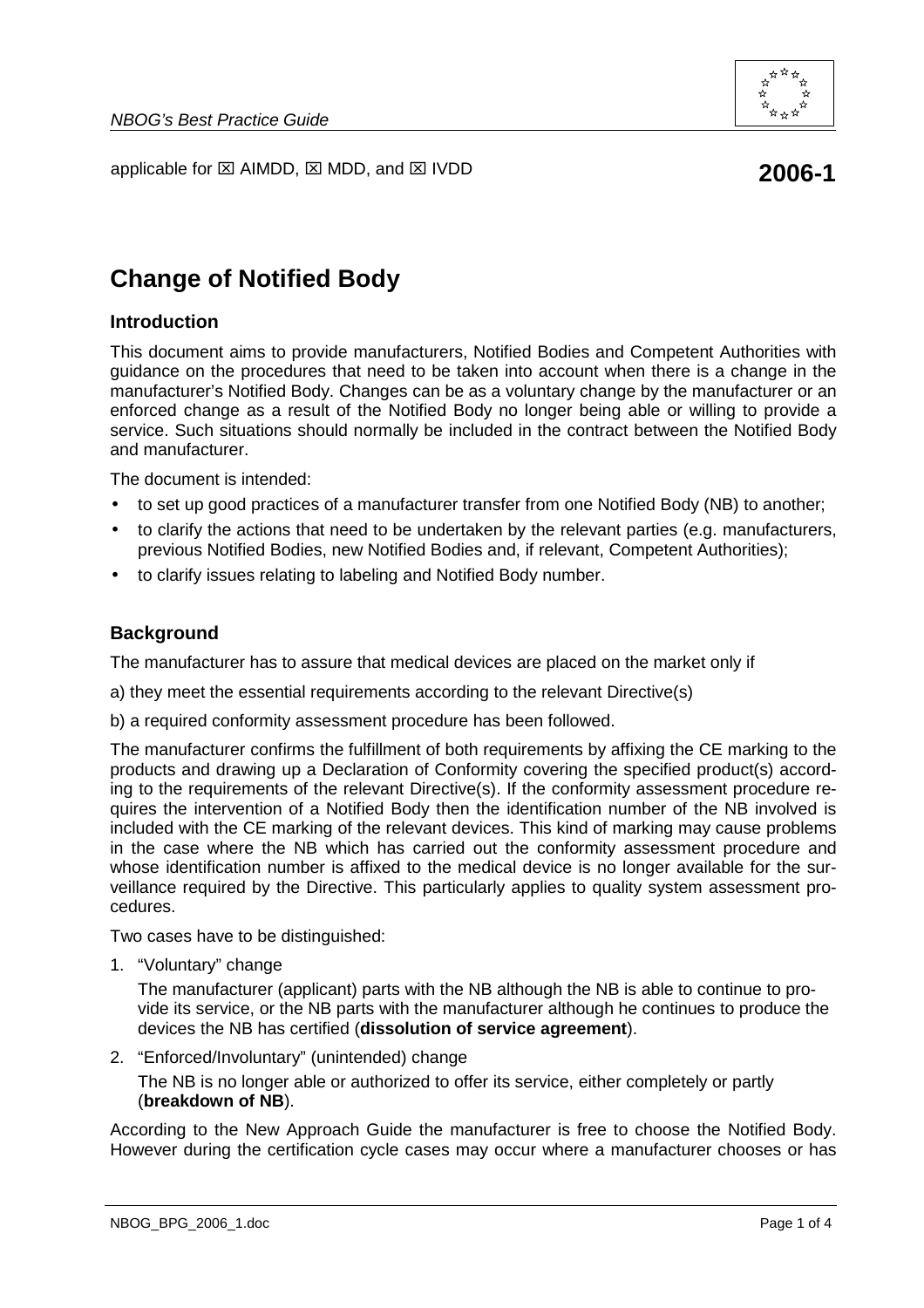to transfer from a Notified Body to another one. There are no provisions in the relevant Directives nor is there detailed information on how to proceed in such cases.

# **Case 1 'Voluntary' change**

In these cases, the contractual partners (manufacturer and NB) have to agree upon the date until which the medical devices will be placed on the market under the terms of the contract with this NB. The change of Notified Body should not be linked to a diverging interpretation on a specific conformity or regulation issue.

Once this date has been reached, the manufacturer is only allowed to place devices on the market after a new conformity assessment procedure has been carried out by a new NB. The new NB should take account of the available results of tests and audits of the former NB within the new conformity assessment procedure for which it is responsible. For QS Annexes if there is valid certification and all documentation indicates that an established quality system is in place and in operation then the new NB may issue certification without performing an audit. Similarly for design and type examinations if there is valid certification and all documentation is in order there may be no need for the 'new' NB to undertake a technical review until the next renewal. However if the documentation identifies ongoing existing concerns then these should be fully addressed prior to issue of any new certification. In these situations some form of 'transfer' audit may be justified. Similarly if a QS surveillance audit has not been undertaken within the routine timescales as laid down by the 'new' NB then they should undertake an audit as soon as possible.

Under Directives the manufacturer is not allowed to lodge a parallel application for a certain product with another NB (e.g. Annex II, 3.1 of the MDD). Therefore, the modalities of the change have to be defined clearly and unequivocally between the parties in a contract. It is essential to relieve the old NB from the obligation to confidentiality in order to allow a direct contact between old and new NB.

In particular, the following aspects should be covered:

• Date of invalidity of existing certificates, e.g.

Concerning the production of the devices, the existing certificates No. … become void at … (at the latest with the day of issue of a certificate by the new NB).

The certificates are valid for the devices, which have already been produced.

• Duties to inform, e.g.

The manufacturer will inform the NB of the dates when the placing on the market of these devices has been completed.

The manufacturer commits himself to submit a copy of the certificate(s) of the new NB to the former NB.

The manufacturer has to take care of any necessary notifications of change to the authorities.

Relevant information should be provided on request to the new Notified Body by the Manufacturer and previous Notified Body (e.g. Technical information, Notified Body reports including non conformities, corrective actions etc.).

• Duties to label, e.g.

The manufacturer will need to liaise closely with the new NB and the previous NB to agree to the extent that any old labeling (containing the old NB's number) can be used.1 This applies as well to the use of the identification number in brochures and promotional materials.

 $\overline{a}$ 

<sup>&</sup>lt;sup>1</sup> The transition period should not exceed 6 months. In justified cases this period may be prolonged.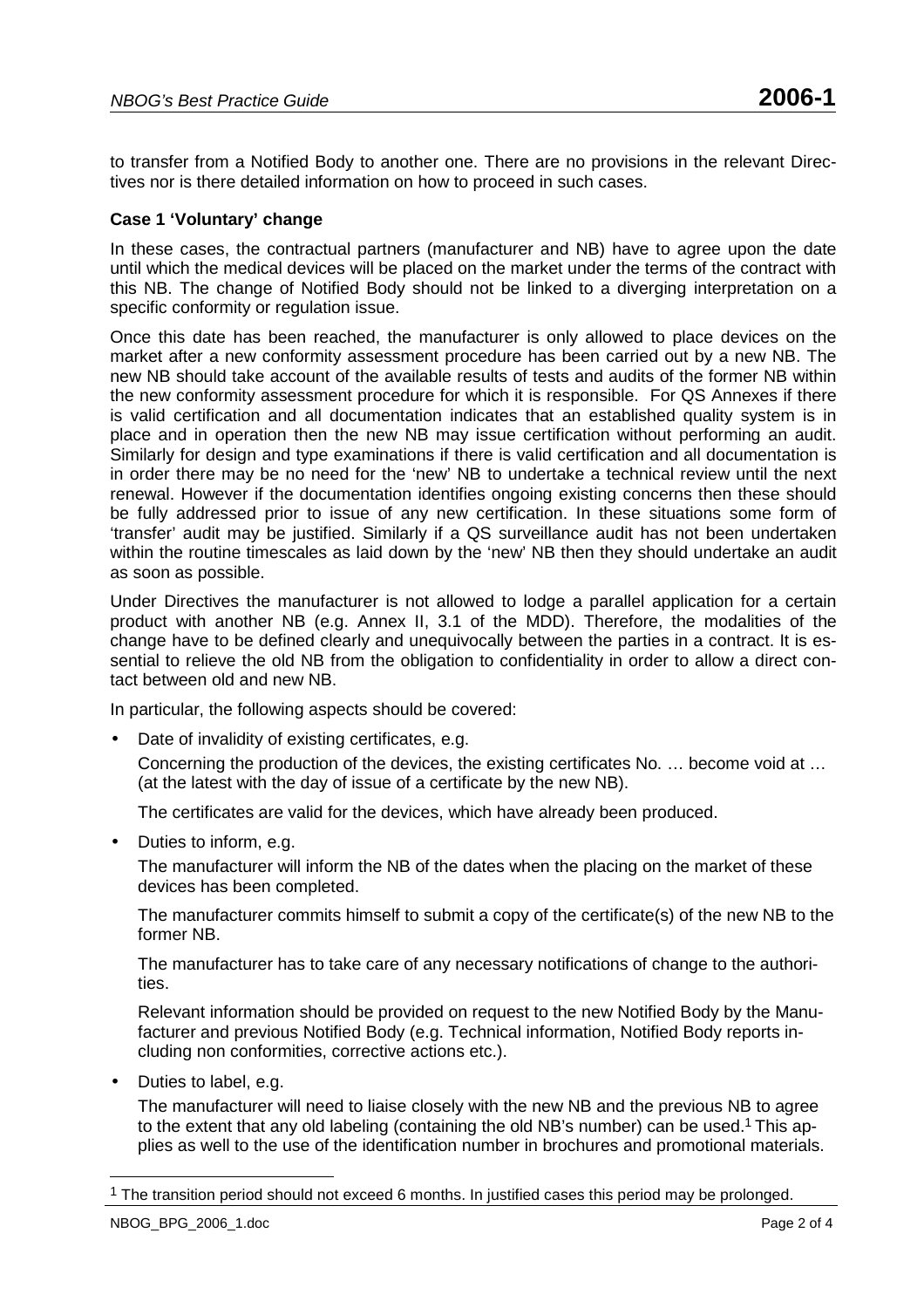• Responsibilities, e.g.

With the date of issue of the certificate the new NB assumes full responsibility for all their conformity assessment tasks including those resulting from the change (e.g. contract, conditions of certification procedure).

The timely surveillance of the quality system belongs to the tasks of the new NB.

• Property rights, e.g.

The documents submitted and generated for the execution of the conformity assessment procedure remain the property of the previous NB.

• Regulations of costs, e.g.

Costs incurring to the former NB due to requests after the expiration of the contract have to be borne by the manufacturer.

The change in the labeling has to be fixed to a specific production or batch number and has to be documented.

In certain circumstances the 'old' NB may not be co-operative and/or relations are poor between them and the manufacturer wishing to change. In such cases the 'new' NB will need to review all available documentation and decide on whether an audit is undertaken.

# **Case 2 "Enforced" change**

The notification expires if a NB ceases its activities due to withdrawal of designation by the Designating Authority (partly or completely) or voluntarily abandons its designation (partly or completely). The same applies to liquidation. In these latter cases the NB is obliged to notify the Designating Authority immediately. As a consequence of the expiration as well as the withdrawal or the cancellation of the designation the NB is no longer able to fulfill its obligations for the surveillance of existing certificates. As described in chapter 6.2.2 of the "Blue Guide" [1] "the withdrawal of a notification does not affect certificates issued by the Notified Body until such time as demonstration can be made that the certificates should be withdrawn". However if dedesignation by the DA was as a result of inadequate audits by the NB then the Competent Authority should review the impact on the NB certifications and take any necessary action to ensure the safety of the devices being placed on the market

The Competent Authority also has to take appropriate steps to ensure that another NB is taking over the tasks and – depending on the nature of the de-designation – to ensure that appropriate transfer measures are taken as well as time limits kept. The previous NB should2 provide all relevant information and materials to the manufacturer's new NB to ensure a smooth transfer of the responsibilities for the conformity assessment.

In the above mentioned cases CAs may allow the manufacturer to place devices on the market for a certain time with the identification number of the previous NB although this NB does not offer its service any longer or is no longer existent.

If the NB foresees its breakdown it is obliged to inform its clients early enough and to manage current contracts properly according to the guidance as described under case 1. In this case a new certificate should not be issued solely on the basis of the previous NB's documentation but a separate review of the manufacturer's documentation and/or a site visit by the new NB may be necessary.

If the breakdown of the NB is not foreseeable the procedure should be as follows: The NB immediately informs the holder of certificates being subject to surveillance by this NB. The Designating Authority informs the Competent Authorities for the manufacturers concerned. The

 $\overline{a}$ 

<sup>2</sup> There might be stricter obligations due to national laws